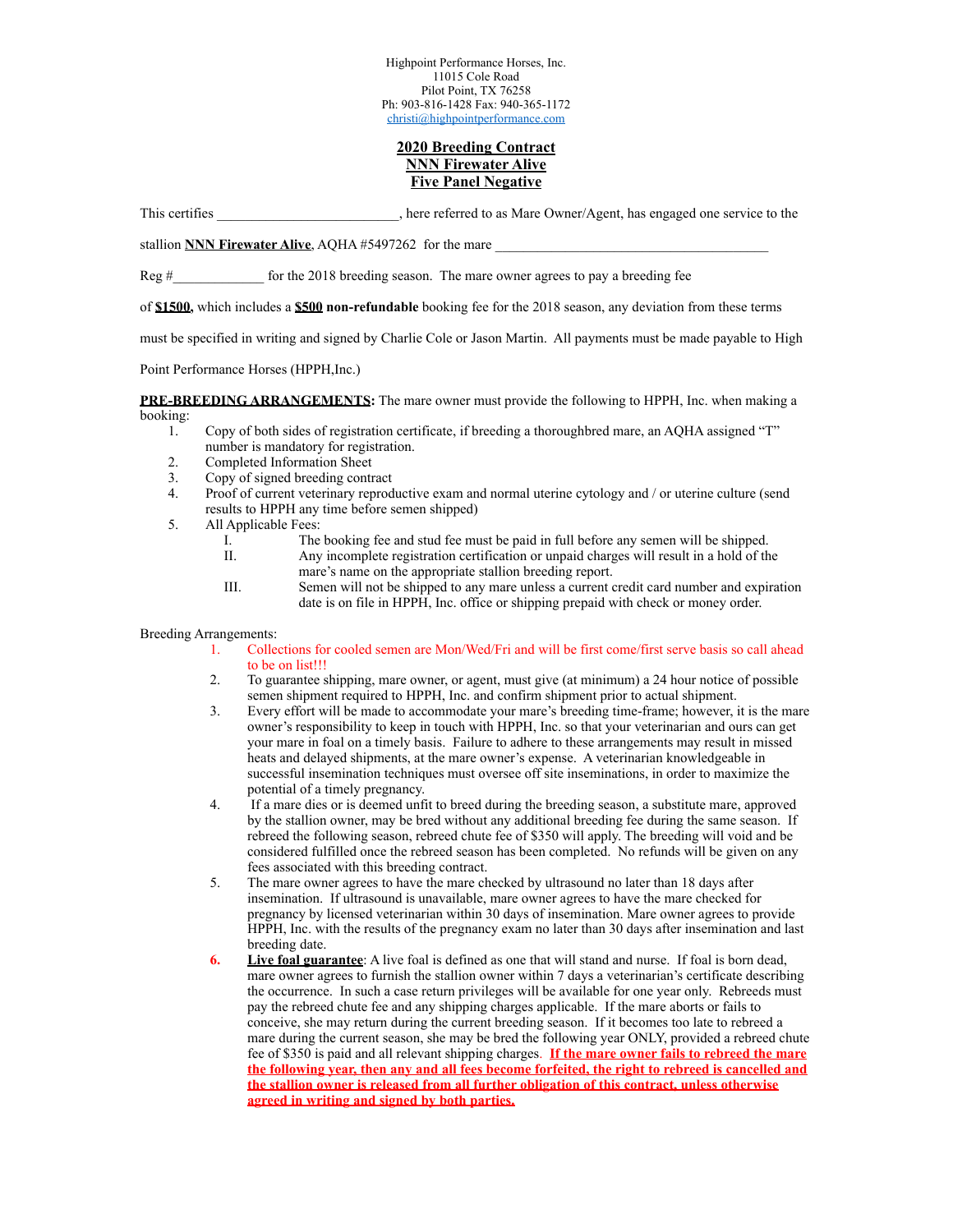### **7. We do not offer a color guarantee to APHA or ApHC registered mares.**

### **Shipment Information and Additional Charges for Frozen Transported Semen:**

*It is the mare owner's responsibility to order a shipment at least 24 hrs in advance. Late callers will not be guaranteed a shipment.*

- 1. Semen that is picked up from HPPH, Inc. by mare owner or agent will have a packaging cost of \$50 charged.
	- 2. Semen will be sent via Fed-EX/ UPS (next day arrival) at a rate of \$285, with cash discount given at the rate of \$275 per shipment. All Canadian Fedex shipments are \$550 which includes the USDA health certificate and fees.
	- 3. Counter to counter airline shipments (same day arrival) are available at a rate of \$400 per shipment, with cash discount given at the rate of \$375. Availability of airline shipment depends on air cargo routes operated by Airlines contracted with HPPH, Inc.
	- 4. If Fed-Ex/UPS delivery is not available within a 24 hr period, additional notice will be required. Mare owner should check with Fed Ex/UPS for weekend, holiday delivery or customer pickup.
	- **5. HPPH, Inc. shall not be responsible for the COSTS arising from shipments lost, damaged, or delayed in transit, or condition of cooled shipped semen upon delivery. We have no control of the shipment after it leaves our custody. \_\_\_\_\_\_\_\_\_\_\_\_\_initial here**
	- 6. Customer must specify shipment method, Overnight delivery or Airline Counter to Counter service, when ordering semen. For Counter to Counter, customer must provide name of destination airport where shipment is to be sent. Airlines contracted with HPPH, Inc. are Southwest, American, Delta, and United.
	- 7. It is the mare owner's responsibility to return a copy of the INSEMINATION CERTIFICATE, signed by administering Veterinarian or Breeding Facility Manager to HPPH, Inc. Mare owner is also responsible for blood typing or DNA testing their mare as per AQHA rule #209 or APHA rule RG-165.
	- 8. Mare will not be put on a stallion breeding report unless all fees have been paid in full and last breeding date has been provided.

#### Payment Information:

All payments may be made by check, or with Visa, Master Card, or American Express credit cards and must be in US Funds. A 4% processing fee will be added to any credit card payments. If paying by check, simply leave credit card space below blank. All shipping and charge fees are subject to change. Payments must be made in full prior to semen shipped.

| Credit Card number                                                                                                                                                                                                             | <b>CVV</b>                                                 |
|--------------------------------------------------------------------------------------------------------------------------------------------------------------------------------------------------------------------------------|------------------------------------------------------------|
| Name as it appears on Credit Card                                                                                                                                                                                              | exp date exp date                                          |
|                                                                                                                                                                                                                                |                                                            |
|                                                                                                                                                                                                                                |                                                            |
| Please specify what charges you want paid with your Credit Card:                                                                                                                                                               |                                                            |
| Stallion fee Booking fee                                                                                                                                                                                                       | Shipments                                                  |
| <b>Mare Owner Information: Please Print Legibly!</b>                                                                                                                                                                           |                                                            |
| <b>Owners Name as shown on AOHA/APHA Records</b>                                                                                                                                                                               | AOHA ID # or APHA ID #                                     |
| <b>Address</b>                                                                                                                                                                                                                 |                                                            |
| City, State, Zip                                                                                                                                                                                                               |                                                            |
| <b>Home Phone:</b>                                                                                                                                                                                                             | <b>Alternate Phone:</b>                                    |
| <b>Signature of Mare Owner or Agent:</b>                                                                                                                                                                                       | <u> 1989 - Johann Stoff, amerikansk politiker (* 1908)</u> |
| <b>Email address</b>                                                                                                                                                                                                           |                                                            |
|                                                                                                                                                                                                                                |                                                            |
| HPPH, Inc.                                                                                                                                                                                                                     |                                                            |
| Approved by the contract of the contract of the contract of the contract of the contract of the contract of the contract of the contract of the contract of the contract of the contract of the contract of the contract of th |                                                            |
|                                                                                                                                                                                                                                |                                                            |